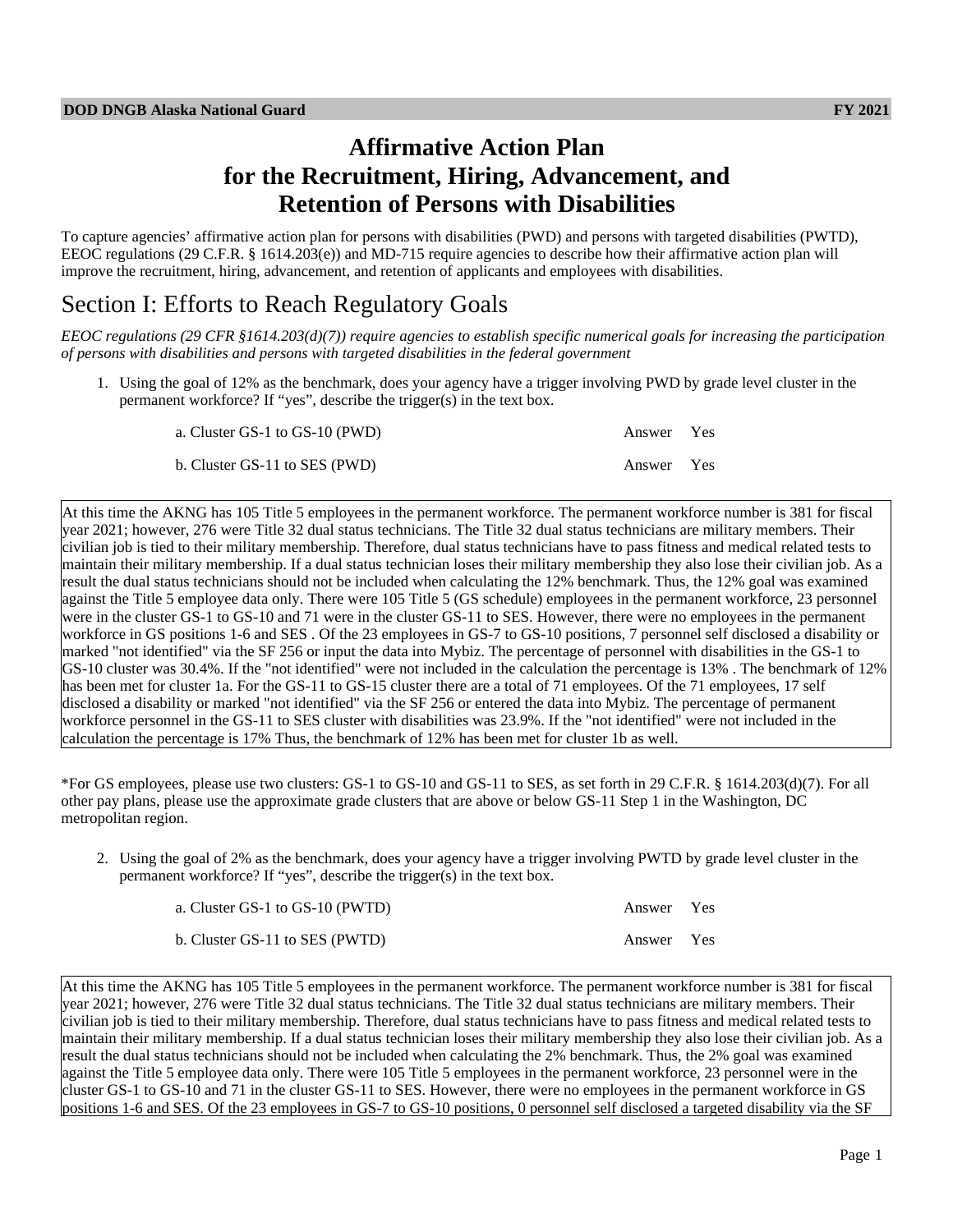256 or input the data into Mybiz. The percentage of personnel with targeted disabilities in the GS-1 to GS-10 cluster was 0%. The benchmark of 2% has not been met for cluster 1a. For the GS-11 to SES cluster there are a total of 71 employees. Of the 71 employees, 1 self disclosed a targeted disability via the SF 256 or entered the data into Mybiz. The percentage of permanent workforce personnel in the GS-11 to SES cluster with targeted disabilities was 1.41%. Thus, the benchmark of 2% has not been met for cluster 1b. In fiscal year 2021 the SF 256 form and MyBiz information was provided during personnel new hire in-processing. New personnel are informed that disclosure is voluntary. The data reveals that the number of personnel self disclosing disabilities and targeted disabilities via SF 256 or through Mybiz has increased in the last fiscal year. The agency will continue providing the SF 256 form and the Mybiz information during new hire in-processing as an increase in reporting has occurred and will continue to be monitored in fiscal year 2022.

| Grade Level Cluster (GS or Alternate Pay | Total | Reportable Disability |       | <b>Targeted Disability</b> |          |
|------------------------------------------|-------|-----------------------|-------|----------------------------|----------|
| Planb)                                   |       |                       | $\%$  |                            | $\%$     |
| Numarical Goal                           | $- -$ | 12%                   |       |                            | 2%       |
| Grades GS-1 to GS-10                     | 48    |                       | 8.33  |                            | $0.00\,$ |
| Grades GS-11 to SES                      |       | L0                    | 13.91 |                            | .74      |

3. Describe how the agency has communicated the numerical goals to the hiring managers and/or recruiters.

The numerical goals have been briefed to the agency head in the State of the Agency briefing and have been briefed to the Human Resources Director and the Human Resources Office section supervisors during weekly Monday meetings.

# Section II: Model Disability Program

Pursuant to 29 C.F.R. § 1614.203(d)(1), agencies must ensure sufficient staff, training and resources to recruit and hire persons with disabilities and persons with targeted disabilities, administer the reasonable accommodation program and special emphasis program, and oversee any other disability hiring and advancement program the agency has in place.

## **A. PLAN TO PROVIDE SUFFICIENT & COMPETENT STAFFING FOR THE DISABILITY PROGRAM**

1. Has the agency designated sufficient qualified personnel to implement its disability program during the reporting period? If "no", describe the agency's plan to improve the staffing for the upcoming year.

Answer No

At the present time the agency has staff to implement the disability program during the hiring process. Staff have been sufficiently trained to process reasonable accommodation requests from employees and applicants. The Special Emphasis Program (SEP) is sufficiently staffed; however training is needed for 1 of the Special Emphasis Program Managers. A request was submitted to attend the Disability Program Manager's Course but do to the high number of requests and low number of training seats available the individual was not able to attend the course through Defense Equal Opportunity Management Institute (DEOMI) this FY. The individual should be able to attend training in the beginning of fiscal year 2023.

2. Identify all staff responsible for implementing the agency's disability employment program by the office, staff employment status, and responsible official.

|                                                         | # of FTE Staff By Employment Status | Responsible Official |                 |                                 |
|---------------------------------------------------------|-------------------------------------|----------------------|-----------------|---------------------------------|
| Disability Program Task                                 | Full Time                           | Part Time            | Collateral Duty | (Name, Title, Office)<br>Email) |
| Processing applications from PWD and PWTD               |                                     |                      |                 | lucy.m.dieterich.mil@army       |
| Answering questions from the public about               |                                     |                      |                 |                                 |
| hiring authorities that take disability into<br>account |                                     |                      |                 | $ $ paul.j.anderson.civ@army.i  |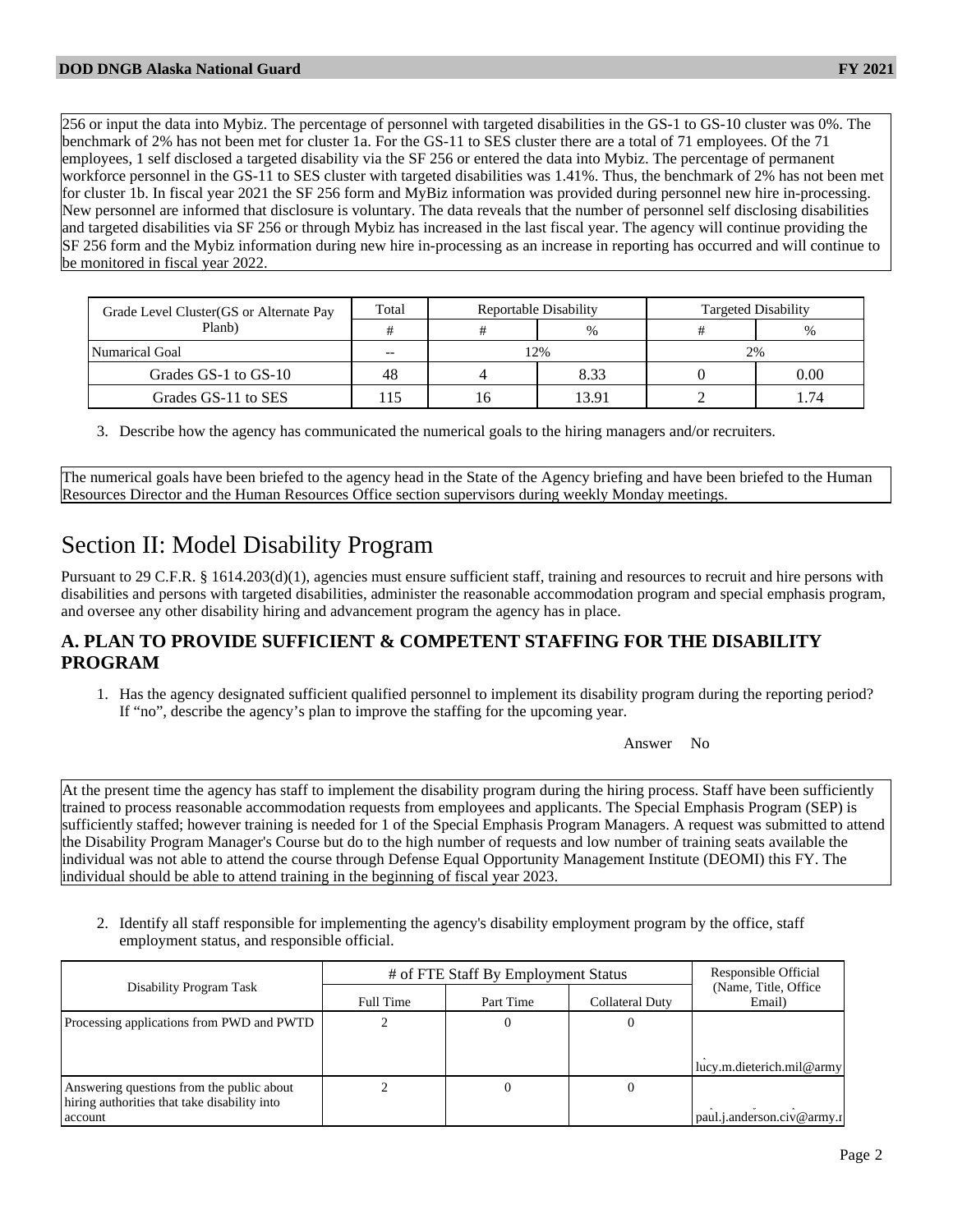|                                                                               | # of FTE Staff By Employment Status |           |                 | Responsible Official            |  |
|-------------------------------------------------------------------------------|-------------------------------------|-----------|-----------------|---------------------------------|--|
| Disability Program Task                                                       | Full Time                           | Part Time | Collateral Duty | (Name, Title, Office)<br>Email) |  |
| Processing reasonable accommodation requests<br>from applicants and employees | $\mathfrak{D}$                      | $\Omega$  | $\Omega$        |                                 |  |
|                                                                               |                                     |           |                 | janie.r.ramos.civ@army.mi       |  |
| Section 508 Compliance                                                        |                                     | $\Omega$  | $\Omega$        |                                 |  |
|                                                                               |                                     |           |                 | joshua.p.hicks4.civ@army.       |  |
| Architectural Barriers Act Compliance                                         |                                     | $\theta$  | $\Omega$        |                                 |  |
|                                                                               |                                     |           |                 | joshua.p.hicks4.civ@army.       |  |
| Special Emphasis Program for PWD and<br><b>PWTD</b>                           | $\mathfrak{D}$                      | $\theta$  | $\theta$        |                                 |  |
|                                                                               |                                     |           |                 | janie.r.ramos.civ@army.mi       |  |

3. Has the agency provided disability program staff with sufficient training to carry out their responsibilities during the reporting period? If "yes", describe the training that disability program staff have received. If "no", describe the training planned for the upcoming year.

#### Answer No

The individuals that work in the staffing section in HRO receive on the job training from their supervisor and attend training classes offered in state and out of state related to their positions and carrying out their responsibilities. The HRO Director ensures that all employees are able to attend 2 trainings courses or conferences per year. Training for processing reasonable accommodation requests was received by on the job training, guidance and training from National Guard Bureau, guidance and training from a subject matter expert, and attending training at the Defense Equal Opportunity Management Institute (DEOMI). Training for the Special Emphasis Program was provided by DEOMI as well. The majority of program staff have received sufficient training to carry out their responsibilities. Training is needed for 1 of the Special Emphasis Program (SEP) Managers. The individual should be able to receive training in the beginning of fiscal year 2023. Once training has been completed all disability program staff will have received sufficient training.

## **B. PLAN TO ENSURE SUFFICIENT FUNDING FOR THE DISABILITY PROGRAM**

Has the agency provided sufficient funding and other resources to successfully implement the disability program during the reporting period? If "no", describe the agency's plan to ensure all aspects of the disability program have sufficient funding and other resources.

Answer Yes

# Section III: Program Deficiencies In The Disability Program

# Section IV: Plan to Recruit and Hire Individuals with Disabilities

Pursuant to 29 C.F.R. §1614.203(d)(1)(i) and (ii), agencies must establish a plan to increase the recruitment and hiring of individuals with disabilities. The questions below are designed to identify outcomes of the agency's recruitment program plan for PWD and PWTD

## **A. PLAN TO IDENTIFY JOB APPLICATIONS WITH DISABILITIES**

1. Describe the programs and resources the agency uses to identify job applicants with disabilities, including individuals with targeted disabilities.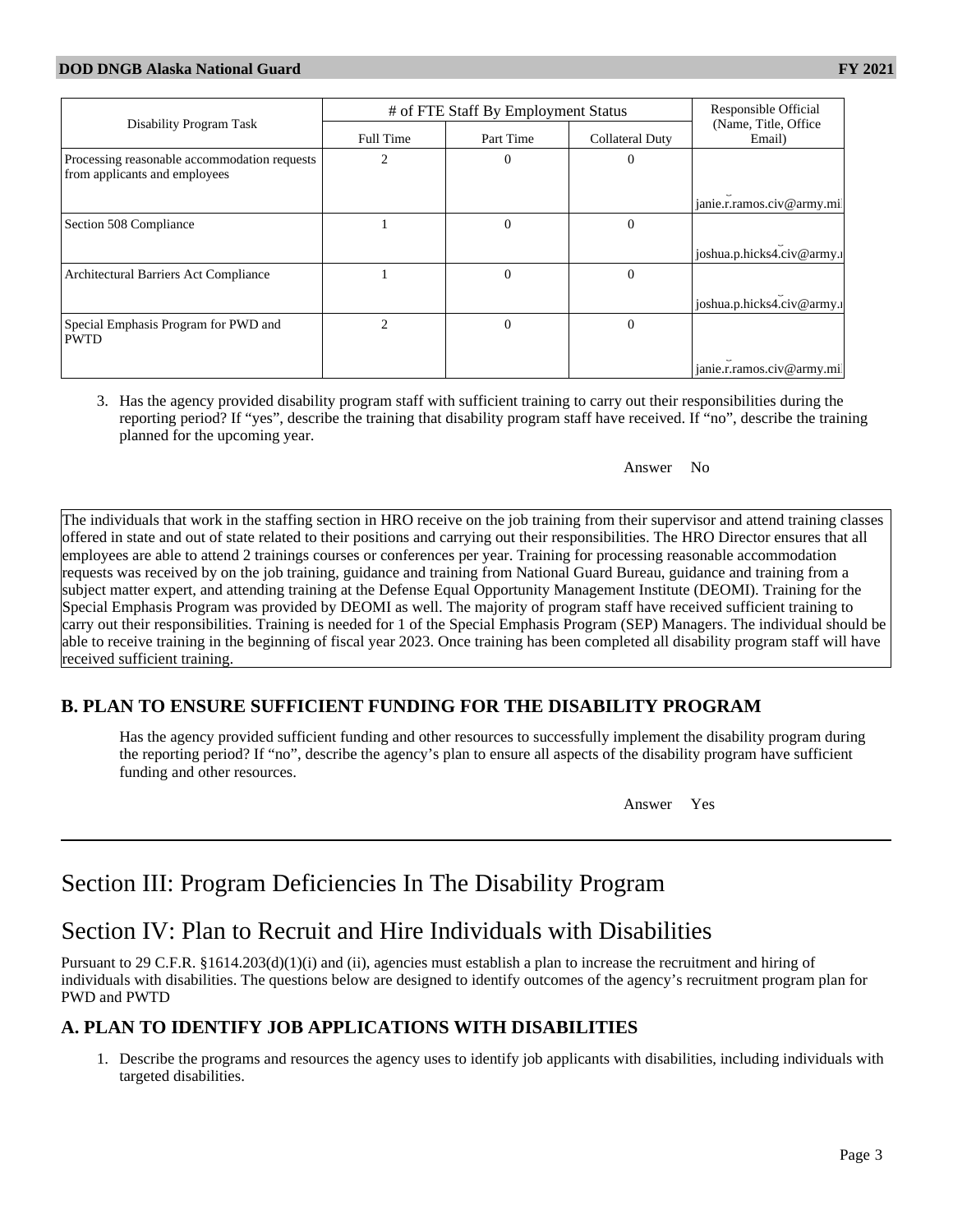All open positions are posted on USA Jobs. The USA Jobs application process allows applicants to self identify if they have a disability. The applicant can upload their VA Disability Letter and SF 15 Application for Veteran's Preference and applicants under Schedule A can upload their disability letter. The agency has also been working with an organization in the community that provides career training for interns with disabilities and provides assistance with job placement as well.

2. Pursuant to 29 C.F.R. §1614.203(a)(3), describe the agency's use of hiring authorities that take disability into account (e.g., Schedule A) to recruit PWD and PWTD for positions in the permanent workforce

Schedule A and Veteran Preference are included sections on all Title 5 position advertisements that are posted on USA Jobs. There is information on the VA Disability Letter and the SF 15 for Veteran's Preference applicants. With the addition of the Schedule A hiring authority being implemented the employment rates of PWD's and PWTD's within the agency should continue to increase.

3. When individuals apply for a position under a hiring authority that takes disability into account (e.g., Schedule A), explain how the agency (1) determines if the individual is eligible for appointment under such authority; and, (2) forwards the individual's application to the relevant hiring officials with an explanation of how and when the individual may be appointed.

At the present time the agency has not received any applications for personnel under Schedule A. It is important to note that the use of the Schedule A hiring authority went into effect in the latter part of fiscal year 2019. However, if the agency receives an application under Schedule A and the associated disability letter, the personnel in the staffing section would determine if the individual is qualified for the position that they applied for and if so, the application would be forwarded to the hiring official with information explaining how and when the applicant may be appointed. For Veteran's Preference the personnel in the staffing section first determines if the individual is eligible by verifying the VA Disability Letter and the SF 15 Application. If it is determined that the the applicant is qualified for the position the application would then be sent to the hiring official.

4. Has the agency provided training to all hiring managers on the use of hiring authorities that take disability into account (e.g., Schedule A)? If "yes", describe the type(s) of training and frequency. If "no", describe the agency's plan to provide this training.

Answer Yes

Yes, training is provided to all hiring managers. It is provided during supervisor training (Technician Personnel Management Course) that takes place annually for all new supervisors and also during the refresher course that is required for all hiring managers every 3 years. Also, the Merit Placement Plan is included in all referrals to supervisors from USA Jobs.

## **B. PLAN TO ESTABLISH CONTACTS WITH DISABILITY EMPLOYMENT ORGANIZATIONS**

Describe the agency's efforts to establish and maintain contacts with organizations that assist PWD, including PWTD, in securing and maintaining employment.

The agency established and maintains contact with Project SEARCH. Project SEARCH is a program that is available to adult interns between the ages of 18-22. To qualify for Project SEARCH, the intern must have a disability and be enrolled in the school district and have an Individualized Education Program (IEP). The interns participate in 3 different departments throughout the school year to gain work experience and have the opportunity for job exploration. The agency plans to continue working with Project SEARCH. In fiscal year 23/24 the agency will conduct further research and begin working with other agencies in the community as well.

## **C. PROGRESSION TOWARDS GOALS (RECRUITMENT AND HIRING)**

1. Using the goals of 12% for PWD and 2% for PWTD as the benchmarks, do triggers exist for PWD and/or PWTD among the new hires in the permanent workforce? If "yes", please describe the triggers below.

a. New Hires for Permanent Workforce (PWD) Answer Yes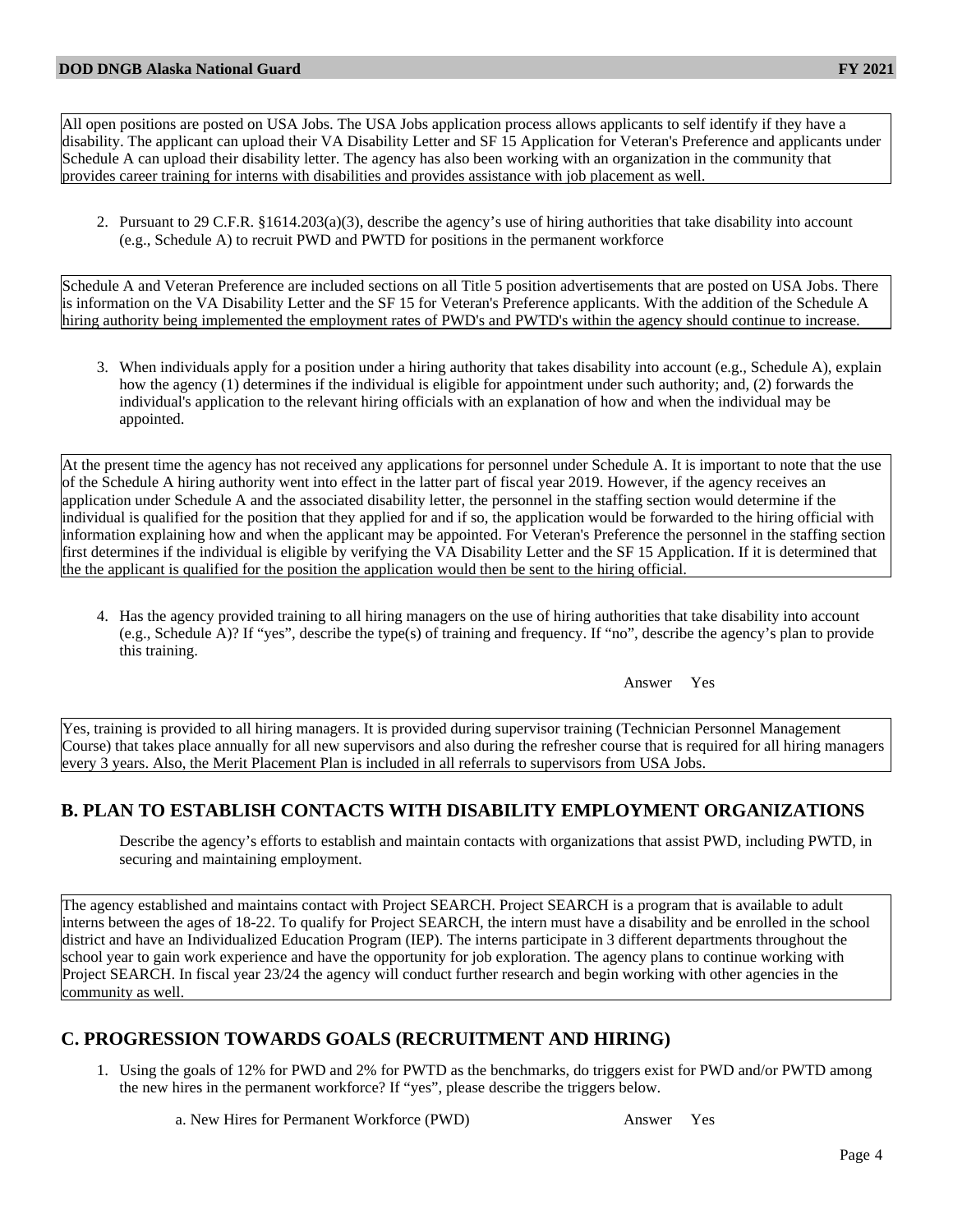The permanent Title 5 workforce hires for fiscal year 2021 was 24 (14 for the permanent workforce and 10 for the temporary workforce). Of the 14 permanent workforce Title 5 new hires, 3 self disclosed a disability or marked "not identified (01)" via the SF 256 or by inputting the data into Mybiz. Therefore, the resulting percentage for permanent workforce was 20.8% for PWD's and 7.14% for PWTD's. Therefore, the new hire data does not indicate that a trigger exists. The agency has made changes over the last couple years to encourage personnel to self disclose. In 2018, an email was sent out to all Title 5 employees informing them of the importance of self-disclosure via the SF 256 or through Mybiz. Also, the SF 256 form and Mybiz information is provided to new hire personnel during in-processing that occurs bi-weekly. Thus, more personnel have opted to self-disclose over the last fiscal year.

|                              |          |                        | Reportable Disability  | <b>Targeted Disability</b> |                        |  |
|------------------------------|----------|------------------------|------------------------|----------------------------|------------------------|--|
| New Hires                    | Total    | Permanent<br>Workforce | Temporary<br>Workforce | Permanent<br>Workforce     | Temporary<br>Workforce |  |
|                              | (# )     | $(\% )$                | $(\%)$                 | $(\%)$                     | (% )                   |  |
| % of Total<br>Applicants     | U        |                        |                        |                            |                        |  |
| % of Qualified<br>Applicants | $\theta$ |                        |                        |                            |                        |  |
| % of New Hires               | $\theta$ |                        |                        |                            |                        |  |

2. Using the qualified applicant pool as the benchmark, do triggers exist for PWD and/or PWTD among the new hires for any of the mission- critical occupations (MCO)? If "yes", please describe the triggers below. Select "n/a" if the applicant data is not available for your agency, and describe your plan to provide the data in the text box.

| a. New Hires for MCO (PWD)  | Answer No |  |
|-----------------------------|-----------|--|
| b. New Hires for MCO (PWTD) | Answer No |  |

The MCO applicant flow data for new hires does not indicate that a trigger exists. It is important to note that the majority of new hires were for technician positions. Technician positions are inherently military positions and personnel are required to maintain their military membership while in those positions. Of the new hires for MCO's 46 applicants were considered qualified and 15 were selected for the positions. Of the 15 selected 12 marked "not identified (01)" for disability status. With a resulting percentage of 80%. All applicants that claim Veteran's Preference or Schedule A are sent forward for selection prior to other applicants.

| New Hires to Mission-Critical Occupations |                   | Reportable Disability | Targetable Disability |
|-------------------------------------------|-------------------|-----------------------|-----------------------|
|                                           | Total             | New Hires             | New Hires             |
|                                           | (# <sup>1</sup> ) | $(\%)$                | (96)                  |
| Numerical Goal                            | $\sim$ $\sim$     | 12%                   | 2%                    |

3. Using the relevant applicant pool as the benchmark, do triggers exist for PWD and/or PWTD among the qualified internal applicants for any of the mission-critical occupations (MCO)? If "yes", please describe the triggers below. Select "n/a" if the applicant data is not available for your agency, and describe your plan to provide the data in the text box.

| a. Qualified Applicants for MCO (PWD)  | Answer No |  |
|----------------------------------------|-----------|--|
| b. Qualified Applicants for MCO (PWTD) | Answer No |  |

The MCO applicant flow data for qualified applicants does not indicate that a trigger exists. It is important to note that the majority of new hires were for technician positions. Technician positions are inherently military positions and personnel are required to maintain their military membership while in those positions. Of the new hires for MCO's 46 applicants were considered qualified and 15 were selected for the positions. Of the 15 selected 12 marked "not identified (01)" for disability status. With a resulting percentage of 80%. All applicants that claim Veteran's Preference or Schedule A are sent forward for selection prior to other applicants.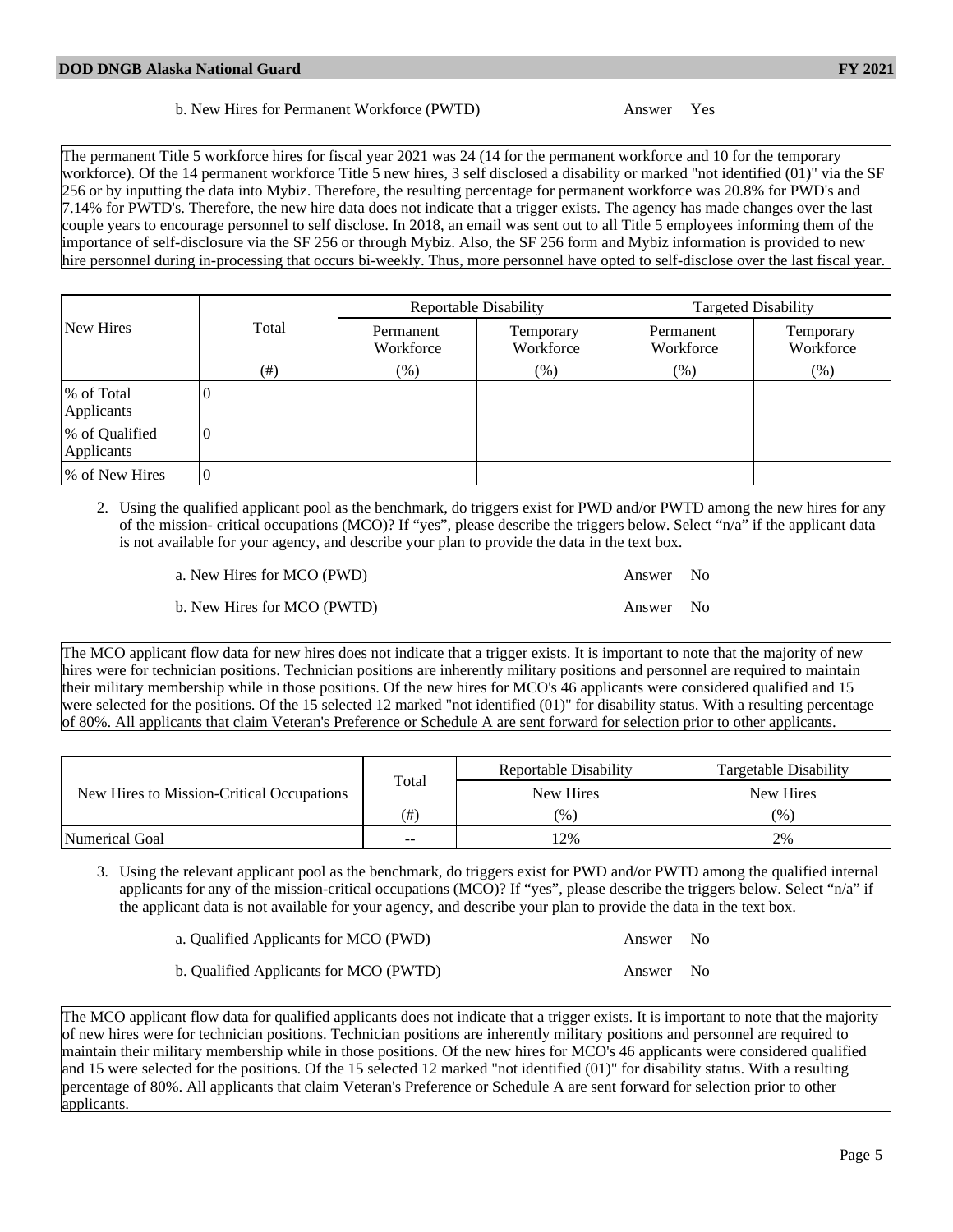4. Using the qualified applicant pool as the benchmark, do triggers exist for PWD and/or PWTD among employees promoted to any of the mission- critical occupations (MCO)? If "yes", please describe the triggers below. Select "n/a" if the applicant data is not available for your agency, and describe your plan to provide the data in the text box.

| a. Promotions for MCO (PWD)  | Answer No |  |
|------------------------------|-----------|--|
| b. Promotions for MCO (PWTD) | Answer No |  |

The MCO applicant flow data for qualified applicants does not indicate that a trigger exists. It is important to note that the majority of new hires were for technician position. Technician positions are inherently military positions and personnel are required to maintain their military membership while in those positions. Of the internal promotions for MCO's 19 applicants were considered qualified. Out of the 19 qualified applicants 7 individuals were selected for the positions. Of the 7 selected 6 marked "not identified (01)" for disability status. With a resulting percentage of 85%. However, it is also important to note that the internal applicant pool is small for the agency.

# Section V: Plan to Ensure Advancement Opportunities for Employees with **Disabilities**

Pursuant to 29 C.F.R. §1614.203(d)(1)(iii), agencies are required to provide sufficient advancement opportunities for employees with disabilities. Such activities might include specialized training and mentoring programs, career development opportunities, awards programs, promotions, and similar programs that address advancement. In this section, agencies should identify, and provide data on programs designed to ensure advancement opportunities for employees with disabilities.

## **A. ADVANCEMENT PROGRAM PLAN**

Describe the agency's plan to ensure PWD, including PWTD, have sufficient opportunities for advancement.

All employees of the Alaska National Guard are provided training and education opportunities in their respective career field. Employees and supervisors are encouraged to create individual training plans to ensure training resources are provided for employees in their current positions and to assist with career advancement. The agency ensures that all personnel have sufficient opportunities through the Merit System Promotion Plan.

## **B. CAREER DEVELOPMENT OPPORTUNITES**

1. Please describe the career development opportunities that the agency provides to its employees.

Employees are provided career development opportunities by both in-state, out-of-state, or online/virtual training that is needed for career progression as funding allows. Informal mentorship programs are in place to assist employees with career progression and training.

- Career Development **Opportunities** Total Participants  $PWD$  PWD PWTD Applicants  $(\#)$  Selectees  $(\#)$  Applicants  $(\%)$  Selectees  $(\%)$  Applicants  $(\%)$  | Selectees  $(\%)$ Internship Programs  $\begin{array}{|c|c|c|c|c|c|c|c|} \hline 0 & 0 & 0 & 0 & 0 \ \hline \end{array}$ Other Career Development Programs  $0 \qquad \qquad 0 \qquad \qquad 0 \qquad \qquad 0 \qquad \qquad 0 \qquad \qquad 0 \qquad \qquad 0$ Fellowship Programs  $\begin{array}{|c|c|c|c|c|c|c|c|c|} \hline 0 & 0 & 0 & 0 & 0 \ \hline \end{array}$ Mentoring Programs  $\begin{array}{|c|c|c|c|c|c|c|c|c|} \hline 0 & 0 & 0 & 0 & 0 \ \hline \end{array}$ Coaching Programs 0 0 0 0 0 0 Training Programs  $\begin{array}{|c|c|c|c|c|c|c|c|} \hline 0 & 0 & 0 & 0 & 0 \ \hline \end{array}$
- 2. In the table below, please provide the data for career development opportunities that require competition and/or supervisory recommendation/ approval to participate.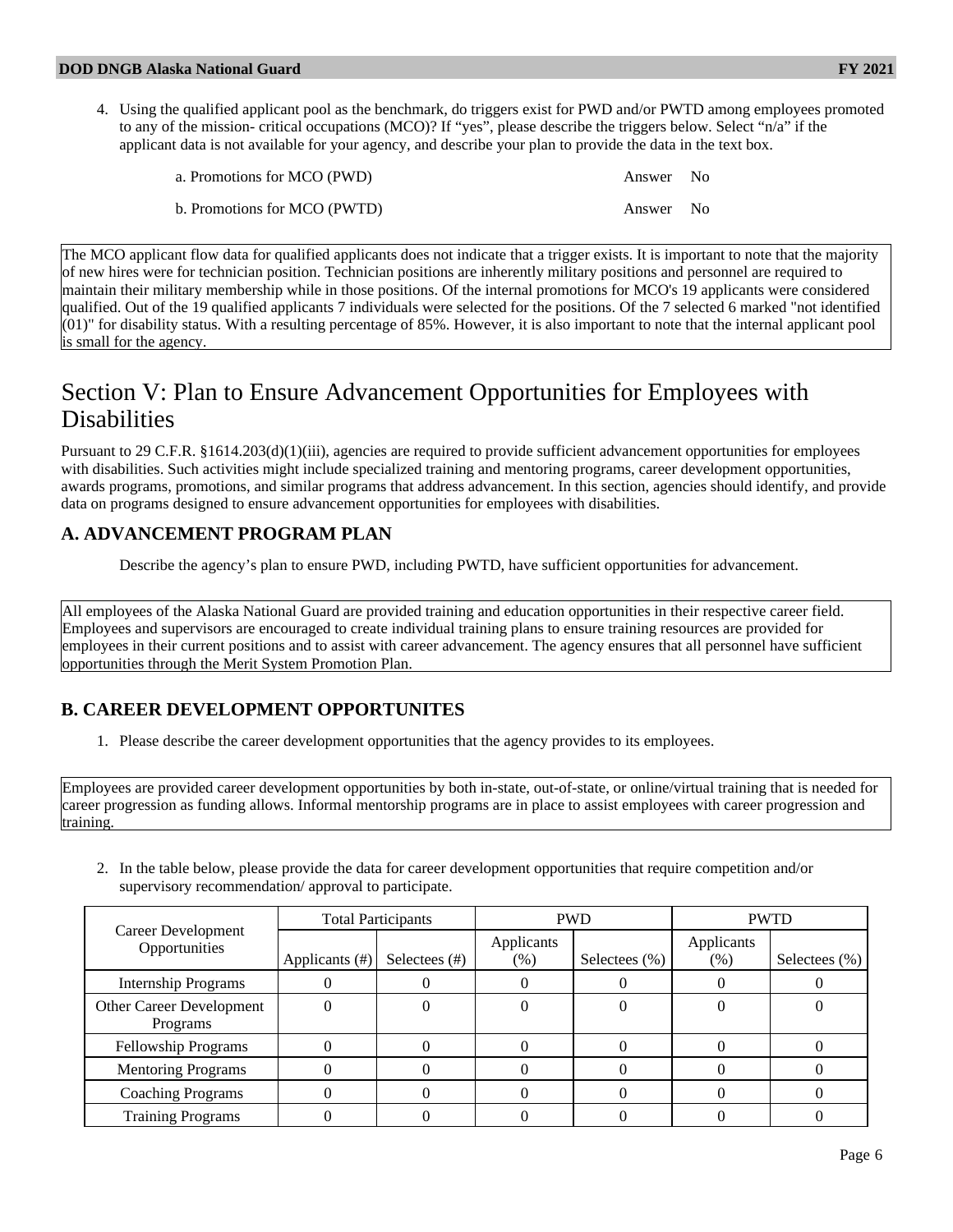|                                     | <b>Total Participants</b> |               | <b>PWD</b> |                   | <b>PWTD</b> |                   |
|-------------------------------------|---------------------------|---------------|------------|-------------------|-------------|-------------------|
| Career Development<br>Opportunities |                           |               | Applicants |                   | Applicants  |                   |
|                                     | Applicants $(\#)$         | Selectees (#) | (%)        | Selectees $(\% )$ | (%)         | Selectees $(\% )$ |
| Detail Programs                     |                           |               |            |                   |             |                   |

3. Do triggers exist for PWD among the applicants and/or selectees for any of the career development programs? (The appropriate benchmarks are the relevant applicant pool for the applicants and the applicant pool for selectees.) If "yes", describe the trigger(s) in the text box. Select "n/a" if the applicant data is not available for your agency, and describe your plan to provide the data in the text box.

| a. Applicants (PWD) | Answer N/A |  |
|---------------------|------------|--|
| b. Selections (PWD) | Answer N/A |  |

At the present time data is not available on career development opportunities. It will be discussed with the Human Resources Office to determine if there is an appropriate and efficient way to capture this data. Also, based upon the military nature of most of the positions it would be difficult to implement some of the listed career development programs. Essentially, positions have to be filled to maintain operations.

4. Do triggers exist for PWTD among the applicants and/or selectees for any of the career development programs? (The appropriate benchmarks are the relevant applicant pool for the applicants and the applicant pool for selectees.) If "yes", describe the trigger(s) in the text box. Select "n/a" if the applicant data is not available for your agency, and describe your plan to provide the data in the text box.

| a. Applicants (PWTD) | Answer N/A |  |
|----------------------|------------|--|
| b. Selections (PWTD) | Answer N/A |  |

At the present time data is not available on career development opportunities. Next fiscal year it will be discussed with the Human Resources Office to determine if there is an appropriate and efficient way to capture this data.

#### **C. AWARDS**

1. Using the inclusion rate as the benchmark, does your agency have a trigger involving PWD and/or PWTD for any level of the time-off awards, bonuses, or other incentives? If "yes", please describe the trigger(s) in the text box.

| a. Awards, Bonuses, & Incentives (PWD)  | Answer No |                |
|-----------------------------------------|-----------|----------------|
| b. Awards, Bonuses, & Incentives (PWTD) | Answer    | N <sub>0</sub> |

| Time-Off Awards                                      | Total $(\#)$ | Reportable<br>Disability % | <b>Without Reportable</b><br>Disability % | Targeted Disability<br>$\%$ | Without Targeted<br>Disability % |
|------------------------------------------------------|--------------|----------------------------|-------------------------------------------|-----------------------------|----------------------------------|
| Time-Off Awards 1 - 10 hours:<br>Awards Given        | $\Omega$     | 0.00                       | 0.00                                      | 0.00                        | 0.00                             |
| Time-Off Awards 1 - 10 Hours:<br><b>Total Hours</b>  | $\Omega$     | 0.00                       | 0.00                                      | 0.00                        | 0.00                             |
| Time-Off Awards 1 - 10 Hours:<br>Average Hours       | $\Omega$     | 0.00                       | 0.00                                      | 0.00                        | 0.00                             |
| Time-Off Awards 11 - 20 hours:<br>Awards Given       | $\Omega$     | 0.00                       | 0.00                                      | 0.00                        | 0.00                             |
| Time-Off Awards 11 - 20 Hours:<br><b>Total Hours</b> | $\Omega$     | 0.00                       | 0.00                                      | 0.00                        | 0.00                             |
| Time-Off Awards 11 - 20 Hours:<br>Average Hours      | $\Omega$     | 0.00                       | 0.00                                      | 0.00                        | 0.00                             |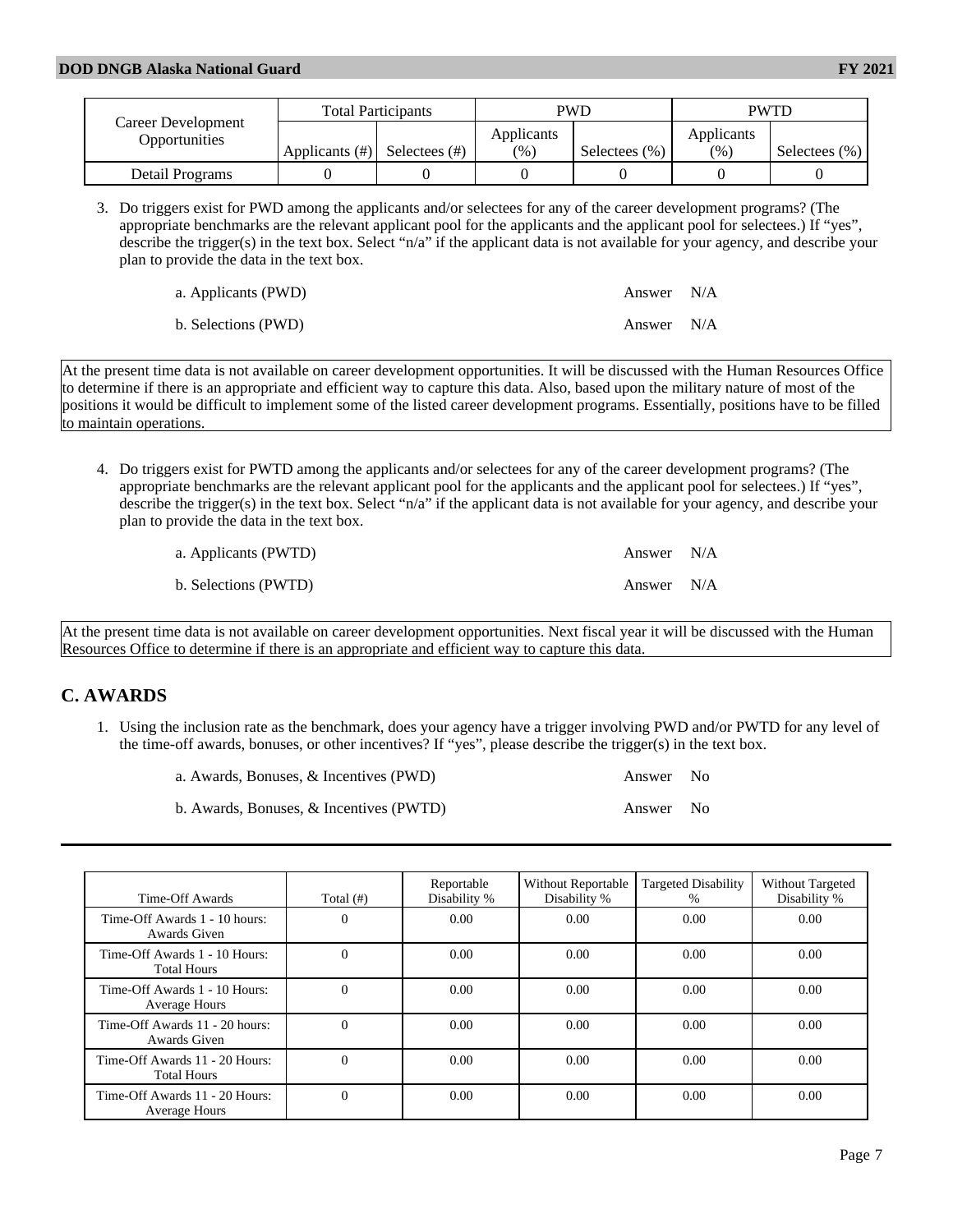| Time-Off Awards                                         | Total $(f#)$     | Reportable<br>Disability % | Without Reportable<br>Disability % | <b>Targeted Disability</b><br>$\%$ | Without Targeted<br>Disability % |
|---------------------------------------------------------|------------------|----------------------------|------------------------------------|------------------------------------|----------------------------------|
| Time-Off Awards 21 - 30 hours:<br>Awards Given          | $\overline{0}$   | 0.00                       | 0.00                               | 0.00                               | 0.00                             |
| Time-Off Awards 21 - 30 Hours:<br><b>Total Hours</b>    | $\overline{0}$   | 0.00                       | 0.00                               | 0.00                               | 0.00                             |
| Time-Off Awards 21 - 30 Hours:<br>Average Hours         | $\boldsymbol{0}$ | 0.00                       | 0.00                               | 0.00                               | 0.00                             |
| Time-Off Awards 31 - 40 hours:<br>Awards Given          | $\boldsymbol{0}$ | 0.00                       | 0.00                               | 0.00                               | 0.00                             |
| Time-Off Awards 31 - 40 Hours:<br><b>Total Hours</b>    | $\overline{0}$   | 0.00                       | 0.00                               | 0.00                               | 0.00                             |
| Time-Off Awards 31 - 40 Hours:<br>Average Hours         | $\overline{0}$   | 0.00                       | 0.00                               | 0.00                               | 0.00                             |
| Time-Off Awards 41 or more<br>Hours: Awards Given       | $\overline{0}$   | 0.00                       | 0.00                               | 0.00                               | 0.00                             |
| Time-Off Awards 41 or more<br><b>Hours: Total Hours</b> | $\overline{0}$   | 0.00                       | 0.00                               | 0.00                               | 0.00                             |
| Time-Off Awards 41 or more<br>Hours: Average Hours      | $\overline{0}$   | 0.00                       | 0.00                               | 0.00                               | 0.00                             |
| Cash Awards                                             | Total $($ # $)$  | Reportable<br>Disability % | Without Reportable<br>Disability % | <b>Targeted Disability</b><br>%    | Without Targeted<br>Disability % |
| Cash Awards: \$501 - \$999: Awards<br>Given             | $\boldsymbol{0}$ | 0.00                       | 0.00                               | 0.00                               | 0.00                             |
| Cash Awards: \$501 - \$999: Total<br>Amount             | $\overline{0}$   | 0.00                       | 0.00                               | 0.00                               | 0.00                             |
| Cash Awards: \$501 - \$999:<br>Average Amount           | $\overline{0}$   | 0.00                       | 0.00                               | 0.00                               | 0.00                             |
| Cash Awards: \$1000 - \$1999:<br>Awards Given           | $\overline{0}$   | 0.00                       | 0.00                               | 0.00                               | 0.00                             |
| Cash Awards: \$1000 - \$1999: Total<br>Amount           | $\overline{0}$   | 0.00                       | 0.00                               | 0.00                               | 0.00                             |
| Cash Awards: \$1000 - \$1999:<br>Average Amount         | $\overline{0}$   | 0.00                       | 0.00                               | 0.00                               | 0.00                             |
| Cash Awards: \$2000 - \$2999:<br>Awards Given           | $\overline{0}$   | 0.00                       | 0.00                               | 0.00                               | 0.00                             |
| Cash Awards: \$2000 - \$2999: Total<br>Amount           | $\overline{0}$   | 0.00                       | 0.00                               | 0.00                               | 0.00                             |
| Cash Awards: \$2000 - \$2999:<br>Average Amount         | $\overline{0}$   | 0.00                       | 0.00                               | 0.00                               | 0.00                             |
| Cash Awards: \$3000 - \$3999:<br>Awards Given           | $\overline{0}$   | 0.00                       | 0.00                               | 0.00                               | 0.00                             |
| Cash Awards: \$3000 - \$3999: Total<br>Amount           | $\overline{0}$   | 0.00                       | 0.00                               | 0.00                               | 0.00                             |
| Cash Awards: \$3000 - \$3999:<br>Average Amount         | $\overline{0}$   | 0.00                       | 0.00                               | 0.00                               | 0.00                             |
| Cash Awards: \$4000 - \$4999:<br>Awards Given           | $\boldsymbol{0}$ | 0.00                       | 0.00                               | 0.00                               | 0.00                             |
| Cash Awards: \$4000 - \$4999: Total<br>Amount           | $\mathbf{0}$     | 0.00                       | 0.00                               | 0.00                               | 0.00                             |
| Cash Awards: \$4000 - \$4999:<br>Average Amount         | $\overline{0}$   | 0.00                       | 0.00                               | 0.00                               | 0.00                             |
| Cash Awards: \$5000 or more:<br>Awards Given            | $\overline{0}$   | 0.00                       | 0.00                               | 0.00                               | 0.00                             |
| Cash Awards: \$5000 or more: Total<br>Amount            | $\mathbf{0}$     | 0.00                       | 0.00                               | 0.00                               | 0.00                             |
| Cash Awards: \$5000 or more:<br>Average Amount          | $\boldsymbol{0}$ | 0.00                       | $0.00\,$                           | $0.00\,$                           | 0.00                             |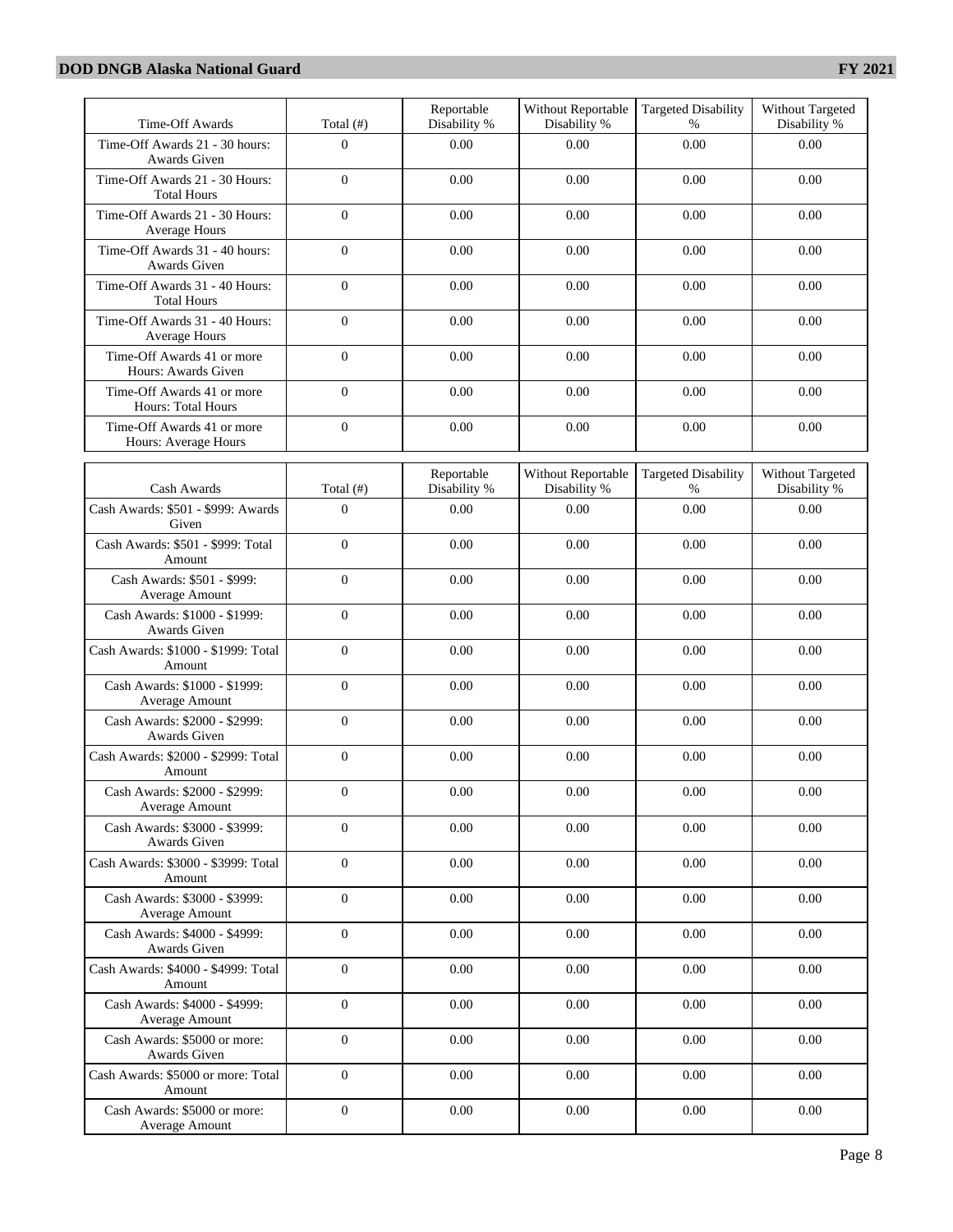| a. Pay Increases (PWD)  | Answer No |  |
|-------------------------|-----------|--|
| b. Pay Increases (PWTD) | Answer No |  |

| Other Awards                                            | Total $(\#)$ | Reportable<br>Disability % | Without Reportable<br>Disability % | Targeted Disability | <b>Without Targeted</b><br>Disability % |
|---------------------------------------------------------|--------------|----------------------------|------------------------------------|---------------------|-----------------------------------------|
| <b>Total Performance Based Pay</b><br>Increases Awarded |              | 0.00                       | 0.00                               | $0.00\,$            | 0.00                                    |

3. If the agency has other types of employee recognition programs, are PWD and/or PWTD recognized disproportionately less than employees without disabilities? (The appropriate benchmark is the inclusion rate.) If "yes", describe the employee recognition program and relevant data in the text box.

| a. Other Types of Recognition (PWD)  | Answer $N/A$ |  |
|--------------------------------------|--------------|--|
| b. Other Types of Recognition (PWTD) | Answer N/A   |  |

#### **D. PROMOTIONS**

1. Does your agency have a trigger involving PWD among the qualified internal applicants and/or selectees for promotions to the senior grade levels? (The appropriate benchmarks are the relevant applicant pool for qualified internal applicants and the qualified applicant pool for selectees.) For non-GS pay plans, please use the approximate senior grade levels. If "yes", describe the trigger(s) in the text box. Select "n/a" if the applicant data is not available for your agency, and describe your plan to provide the data in the text box.

a. SES

| i. Qualified Internal Applicants (PWD) | Answer | N/A |
|----------------------------------------|--------|-----|
| ii. Internal Selections (PWD)          | Answer | N/A |
| b. Grade GS-15                         |        |     |
| i. Qualified Internal Applicants (PWD) | Answer | N/A |
| ii. Internal Selections (PWD)          | Answer | N/A |
| c. Grade GS-14                         |        |     |
| i. Qualified Internal Applicants (PWD) | Answer | N/A |
| ii. Internal Selections (PWD)          | Answer | N/A |
| d. Grade GS-13                         |        |     |
| i. Qualified Internal Applicants (PWD) | Answer | N/A |
| ii. Internal Selections (PWD)          | Answer | N/A |
|                                        |        |     |

This data is currently not available by the agency. It will be discussed in fiscal year 22/23 with the human resources office and National Guard Bureau (NGB) to determine an effective method for capturing this data.

2.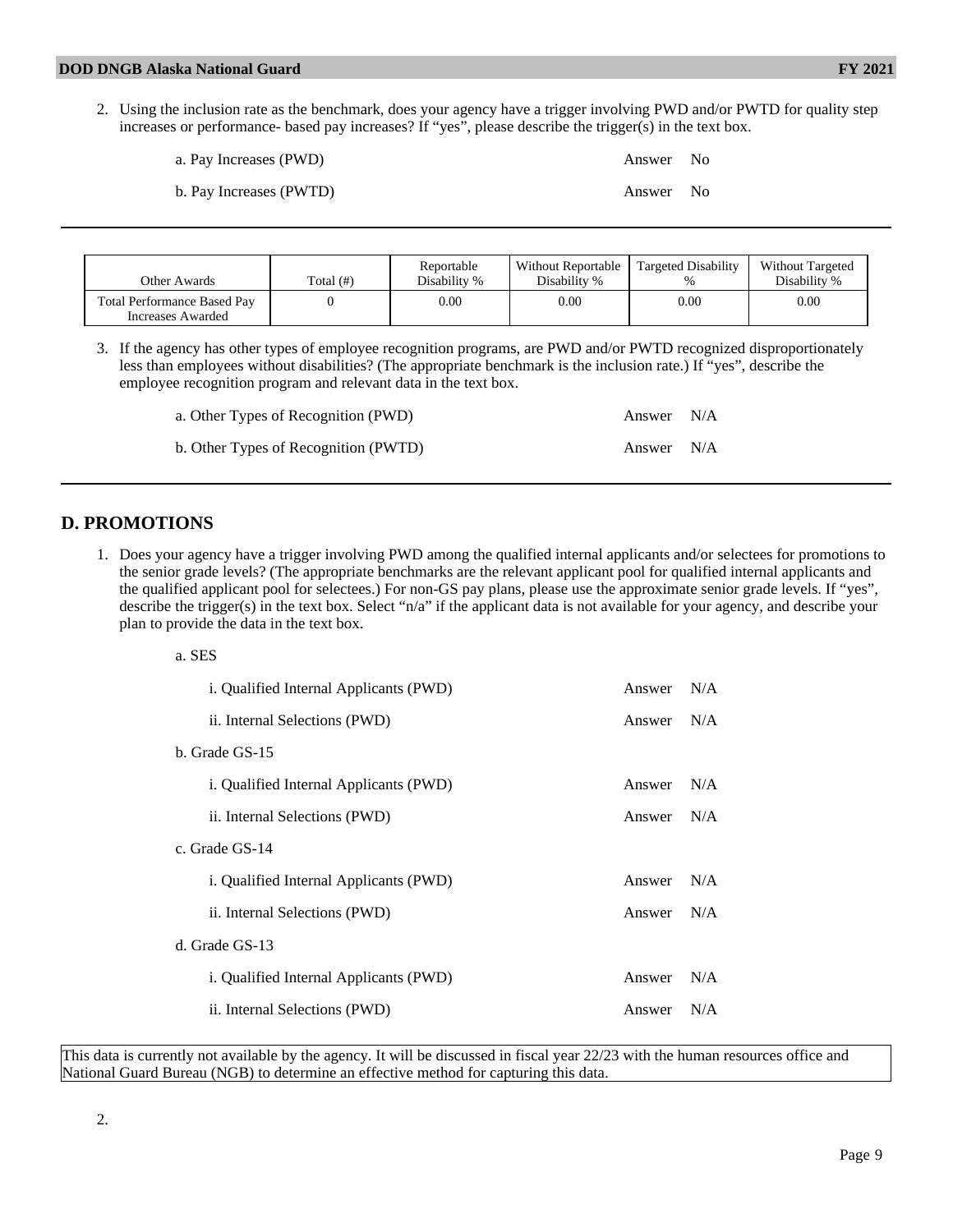Does your agency have a trigger involving PWTD among the qualified internal applicants and/or selectees for promotions to the senior grade levels? (The appropriate benchmarks are the relevant applicant pool for qualified internal applicants and the qualified applicant pool for selectees.) For non-GS pay plans, please use the approximate senior grade levels. If "yes", describe the trigger(s) in the text box. Select "n/a" if the applicant data is not available for your agency, and describe your plan to provide the data in the text box.

| a. SES                                         |        |     |
|------------------------------------------------|--------|-----|
| <i>i.</i> Qualified Internal Applicants (PWTD) | Answer | N/A |
| ii. Internal Selections (PWTD)                 | Answer | N/A |
| b. Grade GS-15                                 |        |     |
| <i>i.</i> Qualified Internal Applicants (PWTD) | Answer | N/A |
| ii. Internal Selections (PWTD)                 | Answer | N/A |
| c. Grade GS-14                                 |        |     |
| <i>i.</i> Qualified Internal Applicants (PWTD) | Answer | N/A |
| ii. Internal Selections (PWTD)                 | Answer | N/A |
| d. Grade GS-13                                 |        |     |
| <i>i.</i> Qualified Internal Applicants (PWTD) | Answer | N/A |
| ii. Internal Selections (PWTD)                 | Answer | N/A |
|                                                |        |     |

This data is currently not available by the agency. It will be discussed in fiscal year 22/23 with the human resources office and NGB to determine an effective method for capturing this data.

3. Using the qualified applicant pool as the benchmark, does your agency have a trigger involving PWD among the new hires to the senior grade levels? For non-GS pay plans, please use the approximate senior grade levels. If "yes", describe the trigger(s) in the text box. Select "n/a" if the applicant data is not available for your agency, and describe your plan to provide the data in the text box.

| a. New Hires to SES (PWD)   | Answer N/A |  |
|-----------------------------|------------|--|
| b. New Hires to GS-15 (PWD) | Answer N/A |  |
| c. New Hires to GS-14 (PWD) | Answer N/A |  |
| d. New Hires to GS-13 (PWD) | Answer N/A |  |

This data is currently not available by the agency. It will be discussed in fiscal year 22/23 with the human resources office and NGB to determine an effective method for capturing this data.

4. Using the qualified applicant pool as the benchmark, does your agency have a trigger involving PWTD among the new hires to the senior grade levels? For non-GS pay plans, please use the approximate senior grade levels. If "yes", describe the trigger(s) in the text box. Select "n/a" if the applicant data is not available for your agency, and describe your plan to provide the data in the text box.

| a. New Hires to SES (PWTD)   | Answer N/A |  |
|------------------------------|------------|--|
| b. New Hires to GS-15 (PWTD) | Answer N/A |  |
| c. New Hires to GS-14 (PWTD) | Answer N/A |  |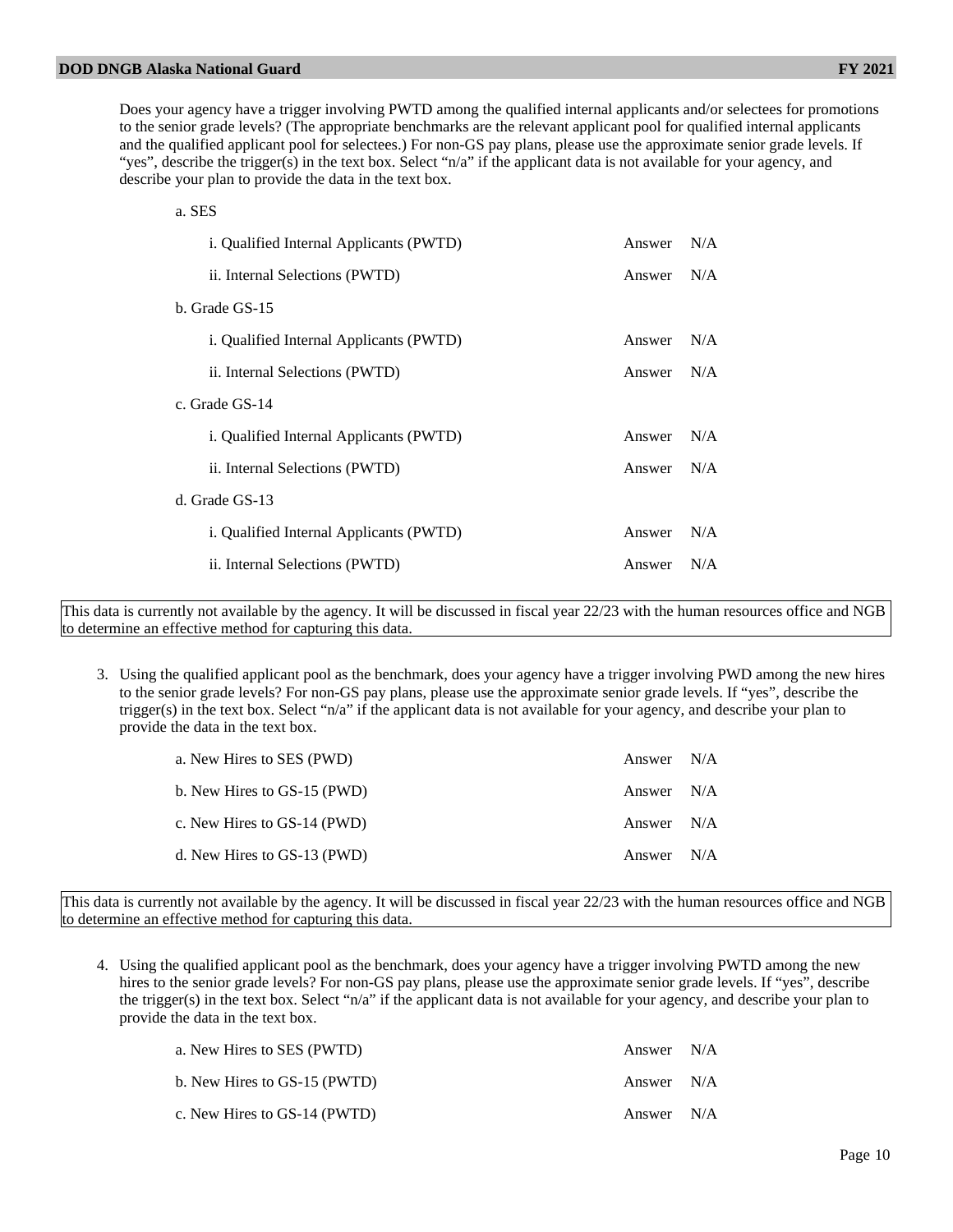d. New Hires to GS-13 (PWTD) Answer N/A

This data is currently not available by the agency. It will be discussed in fiscal year 22/23 with the human resources office and NGB to determine an effective method for capturing this data.

5. Does your agency have a trigger involving PWD among the qualified internal applicants and/or selectees for promotions to supervisory

positions? (The appropriate benchmarks are the relevant applicant pool for qualified internal applicants and the qualified applicant pool for selectees.) If "yes", describe the trigger(s) in the text box. Select "n/a" if the applicant data is not available for your agency, and describe your plan to provide the data in the text box.

a. Executives

| <i>i.</i> Qualified Internal Applicants (PWD) | Answer | N/A |
|-----------------------------------------------|--------|-----|
| ii. Internal Selections (PWD)                 | Answer | N/A |
| b. Managers                                   |        |     |
| <i>i.</i> Qualified Internal Applicants (PWD) | Answer | N/A |
| ii. Internal Selections (PWD)                 | Answer | N/A |
| c. Supervisors                                |        |     |
| <i>i.</i> Qualified Internal Applicants (PWD) | Answer | N/A |
| ii. Internal Selections (PWD)                 | Answer | N/A |

This data is currently not available by the agency. It will be discussed in fiscal year 22/23 with the human resources office and NGB to determine an effective method for capturing this data.

6. Does your agency have a trigger involving PWTD among the qualified internal applicants and/or selectees for promotions to supervisory positions? (The appropriate benchmarks are the relevant applicant pool for qualified internal applicants and the qualified applicant pool for selectees.) If "yes", describe the trigger(s) in the text box. Select "n/a" if the applicant data is not available for your agency, and describe your plan to provide the data in the text box.

| a. Executives                           |        |     |
|-----------------------------------------|--------|-----|
| i. Qualified Internal Applicants (PWTD) | Answer | N/A |
| ii. Internal Selections (PWTD)          | Answer | N/A |
| b. Managers                             |        |     |
| i. Qualified Internal Applicants (PWTD) | Answer | N/A |
| ii. Internal Selections (PWTD)          | Answer | N/A |
| c. Supervisors                          |        |     |
| i. Qualified Internal Applicants (PWTD) | Answer | N/A |
| ii. Internal Selections (PWTD)          | Answer | N/A |

This data is currently not available by the agency. It will be discussed in fiscal year 22/23 with the human resources office and NGB to determine an effective method for capturing this data.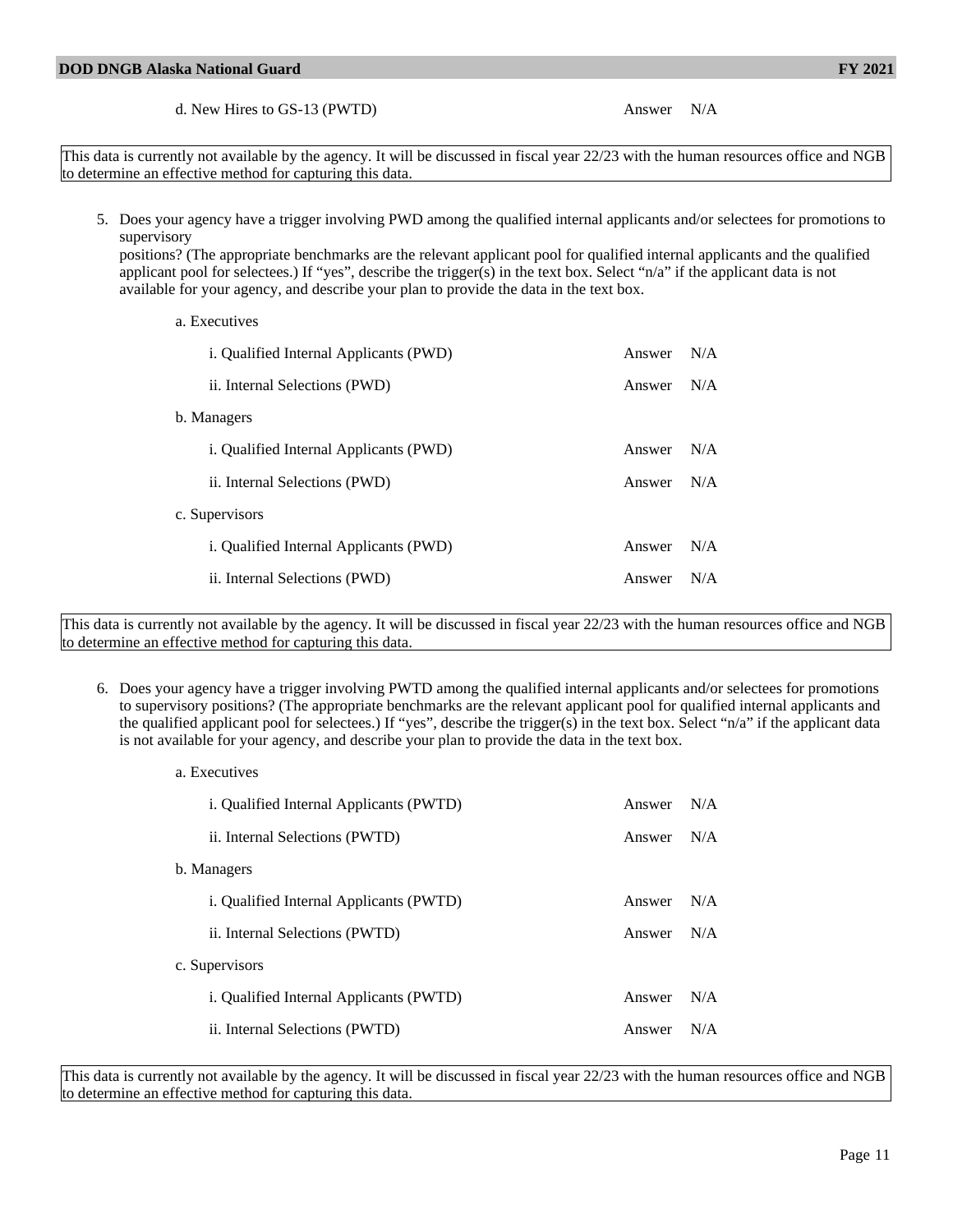7. Using the qualified applicant pool as the benchmark, does your agency have a trigger involving PWD among the selectees for new hires to supervisory positions? If "yes", describe the trigger(s) in the text box. Select "n/a" if the applicant data is not available for your agency, and describe your plan to provide the data in the text box.

| a. New Hires for Executives (PWD)  | Answer $N/A$ |  |
|------------------------------------|--------------|--|
| b. New Hires for Managers (PWD)    | Answer N/A   |  |
| c. New Hires for Supervisors (PWD) | Answer N/A   |  |

This data is currently not available by the agency. It will be discussed in fiscal year 22/23 with the human resources office and NGB to determine an effective method for capturing this data.

8. Using the qualified applicant pool as the benchmark, does your agency have a trigger involving PWTD among the selectees for new hires to supervisory positions? If "yes", describe the trigger(s) in the text box. Select "n/a" if the applicant data is not available for your agency, and describe your plan to provide the data in the text box.

| a. New Hires for Executives (PWTD)  | Answer N/A |  |
|-------------------------------------|------------|--|
| b. New Hires for Managers (PWTD)    | Answer N/A |  |
| c. New Hires for Supervisors (PWTD) | Answer N/A |  |

This data is currently not available by the agency. It will be discussed in fiscal year 22/23 with the human resources office and NGB to determine an effective method for capturing this data.

# Section VI: Plan to Improve Retention of Persons with Disabilities

To be model employer for persons with disabilities, agencies must have policies and programs in place to retain employees with disabilities. In this section, agencies should: (1) analyze workforce separation data to identify barriers retaining employees with disabilities; (2) describe efforts to ensure accessibility of technology and facilities; and (3) provide information on the reasonable accommodation program and workplace assistance services.

## **A. VOLUNTARY AND INVOLUNTARY SEPARATIONS**

1. In this reporting period, did the agency convert all eligible Schedule A employees with a disability into the competitive service after two years of satisfactory service  $(5 \text{ C.F.R.} \text{ § } 213.3102(u)(6)(i))$ ? If "no", please explain why the agency did not convert all eligible Schedule A employees.

| Answer | N/A |
|--------|-----|
|--------|-----|

2. Using the inclusion rate as the benchmark, did the percentage of PWD among voluntary and involuntary separations exceed that of persons without disabilities? If "yes", describe the trigger below.

a. Voluntary Separations (PWD) Answer No

b.Involuntary Separations (PWD) Answer No

Seperations Total # Reportable Disabilities % Without Reportable Disabilities % Permanent Workforce: Reduction in Force  $\begin{array}{ccc} \vert & 0 \vert & 0 \end{array}$  0.00 0.00 0.00 Permanent Workforce: Removal 0 0.00 0.00 Permanent Workforce: Resignation  $\begin{array}{ccc} | & 0 & 0 \\ \hline \end{array}$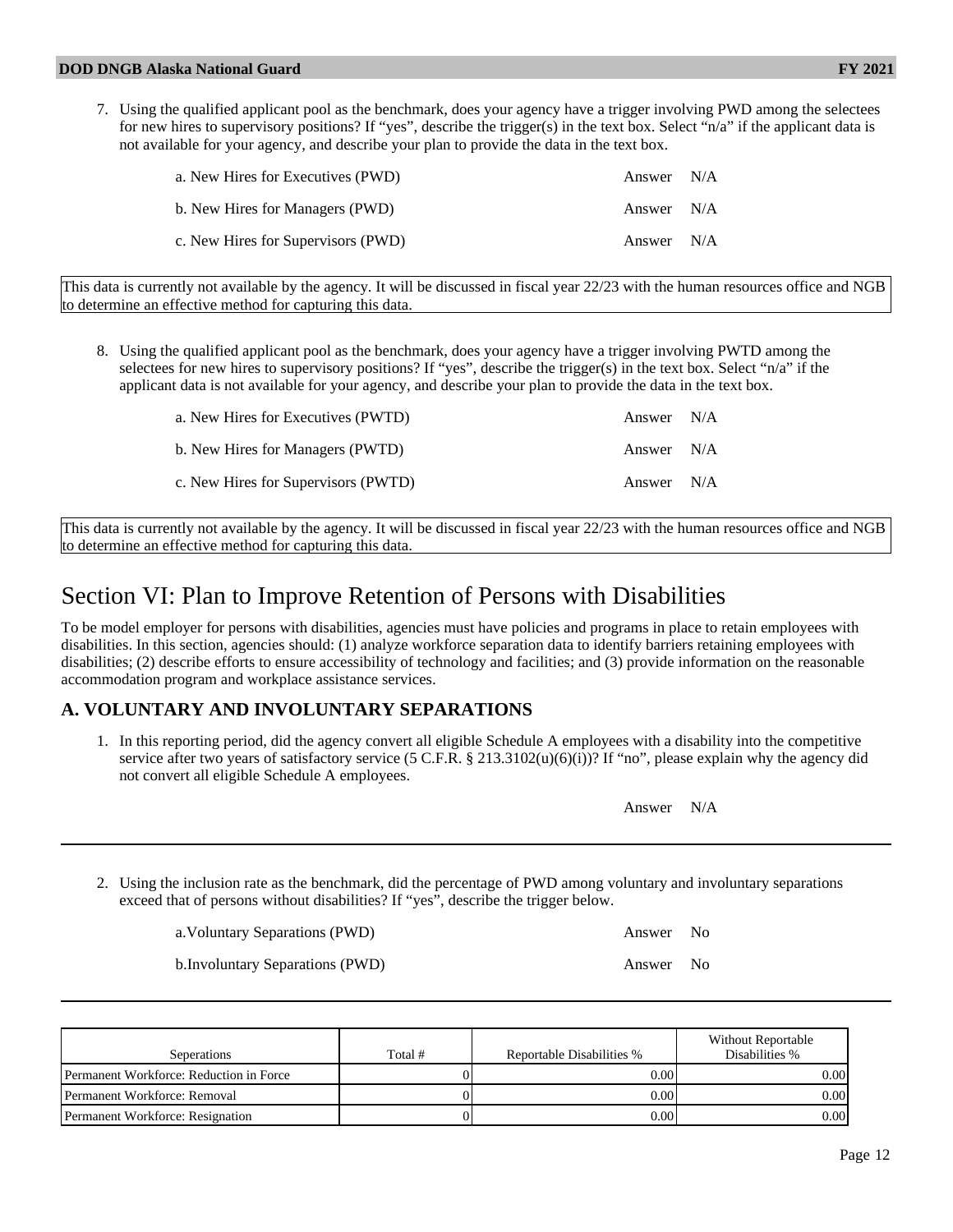| Seperations                                   | Total # | Reportable Disabilities % | Without Reportable<br>Disabilities % |
|-----------------------------------------------|---------|---------------------------|--------------------------------------|
| Permanent Workforce: Retirement               |         | 0.001                     | 0.00                                 |
| <b>Permanent Workforce: Other Separations</b> |         | 0.001                     | 0.00                                 |
| <b>Permanent Workforce: Total Separations</b> |         | 0.00                      | $0.00\,$                             |

3. Using the inclusion rate as the benchmark, did the percentage of PWTD among voluntary and involuntary separations exceed that of persons without targeted disabilities? If "yes", describe the trigger below.

a.Voluntary Separations (PWTD) Answer No

b.Involuntary Separations (PWTD) Answer No

| Seperations                             | Total # | Targeted Disabilities % | Without Targeted Disabilities |
|-----------------------------------------|---------|-------------------------|-------------------------------|
| Permanent Workforce: Reduction in Force |         | 0.00                    | 0.001                         |
| Permanent Workforce: Removal            |         | 0.00                    | 0.00 <sub>l</sub>             |
| Permanent Workforce: Resignation        |         | 0.00                    | 0.001                         |
| Permanent Workforce: Retirement         |         | 0.00                    | 0.001                         |
| Permanent Workforce: Other Separations  |         | 0.00                    | 0.00 <sub>l</sub>             |
| Permanent Workforce: Total Separations  |         | 0.00                    | 0.001                         |

4. If a trigger exists involving the separation rate of PWD and/or PWTD, please explain why they left the agency using exit interview results and other data sources.

There was not a trigger involving separation rates of PWD's and PWTD's disabilities leaving the agency. For the permanent workforce consisting of Title 5 and Title 32 dual status technicians a total of 36 personnel left the agency. Of the 36 personnel that left the agency 34 (94.44%) did not have a disability and 2 (5.55%) were PWD's. For the Title 5 permanent workforce specifically, a total of 9 personnel left the agency. Of the 9 personnel that left the agency 8 (88.88%) did not have a disability and 1 (11.11%) was a PWD. No PWTD's left the agency in fiscal year 2021. The agency completed the exit interview/survey during fiscal year 2021. All required questions related to disability were included in the exit interview/survey and it is available in paper format and online. At the present time there is not any trend data or information reported that explains why PWD's left the agency. Next, fiscal year the exit interview/survey will be added to the website as well.

## **B. ACCESSIBILITY OF TECHNOLOGY AND FACILITIES**

Pursuant to 29 CFR §1614.203(d)(4), federal agencies are required to inform applicants and employees of their rights under Section 508 of the Rehabilitation Act of 1973 (29 U.S.C. § 794(b), concerning the accessibility of agency technology, and the Architectural Barriers Act of 1968 (42 U.S.C. § 4151-4157), concerning the accessibility of agency facilities. In addition, agencies are required to inform individuals where to file complaints if other agencies are responsible for a violation.

1. Please provide the internet address on the agency's public website for its notice explaining employees' and applicants' rights under Section 508 of the Rehabilitation Act, including a description of how to file a complaint.

<https://ak.ng.mil/Careers/Equal-Employment-Opportunity/>

2. Please provide the internet address on the agency's public website for its notice explaining employees' and applicants' rights under the

Architectural Barriers Act, including a description of how to file a complaint.

<https://ak.ng.mil/Careers/Equal-Employment-Opportunity/>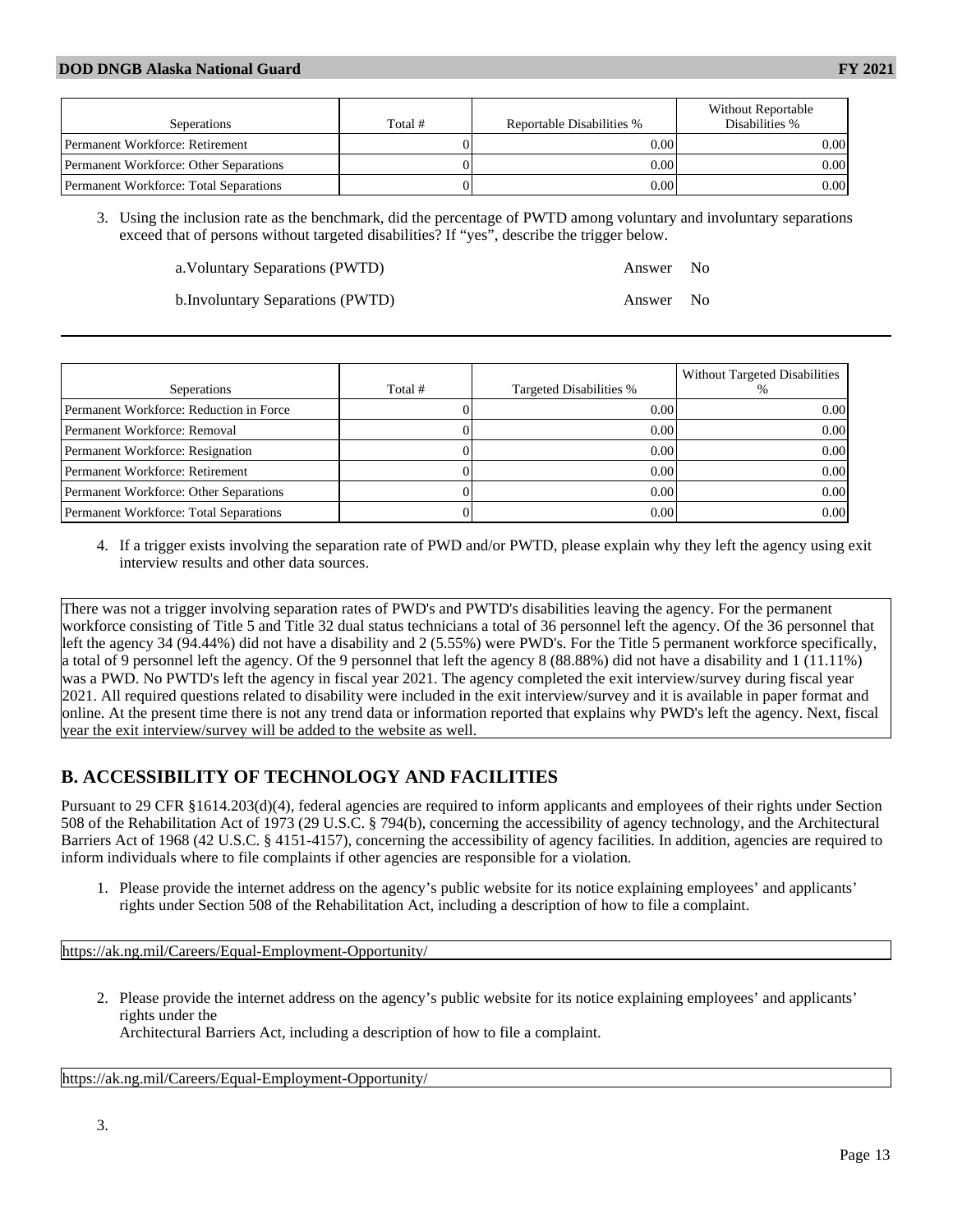Describe any programs, policies, or practices that the agency has undertaken, or plans on undertaking over the next fiscal year, designed to improve accessibility of agency facilities and/or technology.

The Reasonable Accommodation Policy which includes Personal Assistance Services includes resources available to improve accessibility and technology.

#### **C. REASONABLE ACCOMMODATION PROGRAM**

Pursuant to 29 C.F.R. § 1614.203(d)(3), agencies must adopt, post on their public website, and make available to all job applicants and employees, reasonable accommodation procedures.

1. Please provide the average time frame for processing initial requests for reasonable accommodations during the reporting period. (Please do not include previously approved requests with repetitive accommodations, such as interpreting services.)

The agency had two reasonable accommodation requests in fiscal year 2021. The reasonable accommodations were processed and provided within 30 days.

2. Describe the effectiveness of the policies, procedures, or practices to implement the agency's reasonable accommodation program. Some examples of an effective program include timely processing requests, timely providing approved accommodations, conducting training for managers and supervisors, and monitoring accommodation requests for trends.

The agency had two reasonable accommodation requests in fiscal year 2021 and both were processed timely. At this time there have not been enough reasonable accommodation requests to monitor trend data. The Reasonable Accommodation Policy was revised to be incompliance with EEOC guidelines and submitted to the EEOC for review on 1/11/19. Training is conducted on the Reasonable Accommodation during new employee in-processing and is covered during the Federal Employee Management Course and booklets that contain information on the Reasonable Accommodation Program are available in several locations throughout the agency and are distributed to personnel during in-processing.

#### **D. PERSONAL ASSISTANCE SERVICES ALLOWING EMPLOYEES TO PARTICIPATE IN THE WORKPLACE**

*Pursuant to 29 CFR §1614.203(d)(5), federal agencies, as an aspect of affirmative action, are required to provide personal assistance services (PAS) to employees who need them because of a targeted disability, unless doing so would impose an undue hardship on the agency.*

Describe the effectiveness of the policies, procedures, or practices to implement the PAS requirement. Some examples of an effective program include timely processing requests for PAS, timely providing approved services, conducting training for managers and supervisors, and monitoring PAS requests for trends.

The agency did not have any Personal Assistance Services requests in fiscal year 2021. The Reasonable Accommodation Policy which includes Personal Assistance Services was revised to be incompliance with EEOC guidelines and was submitted to EEOC for review on 1/11/19. Training is conducted on Reasonable Accommodation and the Personal Assistance Services program during new employee in-processing and is covered briefly during the Federal Employee Management Course. There are also booklets that contain the information available in several locations throughout the agency. The booklets are distributed to personnel during inprocessing.

# Section VII: EEO Complaint and Findings Data

## **A. EEO COMPLAINT DATA INVOLVING HARASSMENT**

1. During the last fiscal year, did a higher percentage of PWD file a formal EEO complaint alleging harassment, as compared to the governmentwide average?

Answer N/A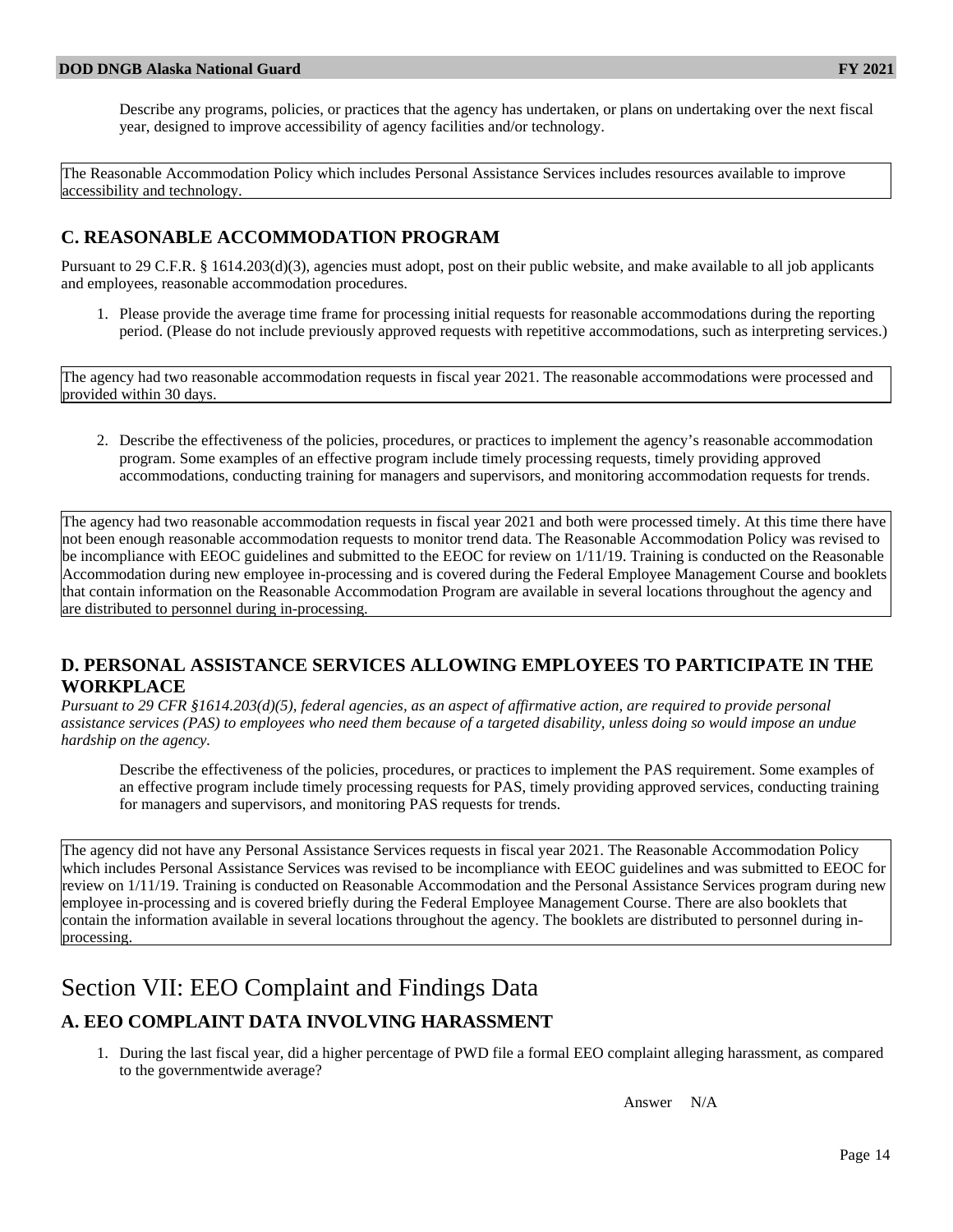2. During the last fiscal year, did any complaints alleging harassment based on disability status result in a finding of discrimination or a settlement agreement?

Answer N/A

3. If the agency had one or more findings of discrimination alleging harassment based on disability status during the last fiscal year, please describe the corrective measures taken by the agency.

#### **B. EEO COMPLAINT DATA INVOLVING REASONABLE ACCOMMODATION**

1. During the last fiscal year, did a higher percentage of PWD file a formal EEO complaint alleging failure to provide a reasonable accommodation, as compared to the government-wide average?

2. During the last fiscal year, did any complaints alleging failure to provide reasonable accommodation result in a finding of discrimination or a settlement agreement?

Answer N/A

3. If the agency had one or more findings of discrimination involving the failure to provide a reasonable accommodation during the last fiscal year, please describe the corrective measures taken by the agency.

## Section VIII: Identification and Removal of Barriers

*Element D of MD-715 requires agencies to conduct a barrier analysis when a trigger suggests that a policy, procedure, or practice may be impeding the employment opportunities of a protected EEO group.*

1. Has the agency identified any barriers (policies, procedures, and/or practices) that affect employment opportunities for PWD and/or PWTD?

Answer No

2. Has the agency established a plan to correct the barrier(s) involving PWD and/or PWTD?

Answer Yes

3. Identify each trigger and plan to remove the barrier(s), including the identified barrier(s), objective(s), responsible official(s), planned activities, and, where applicable, accomplishments

Answer N/A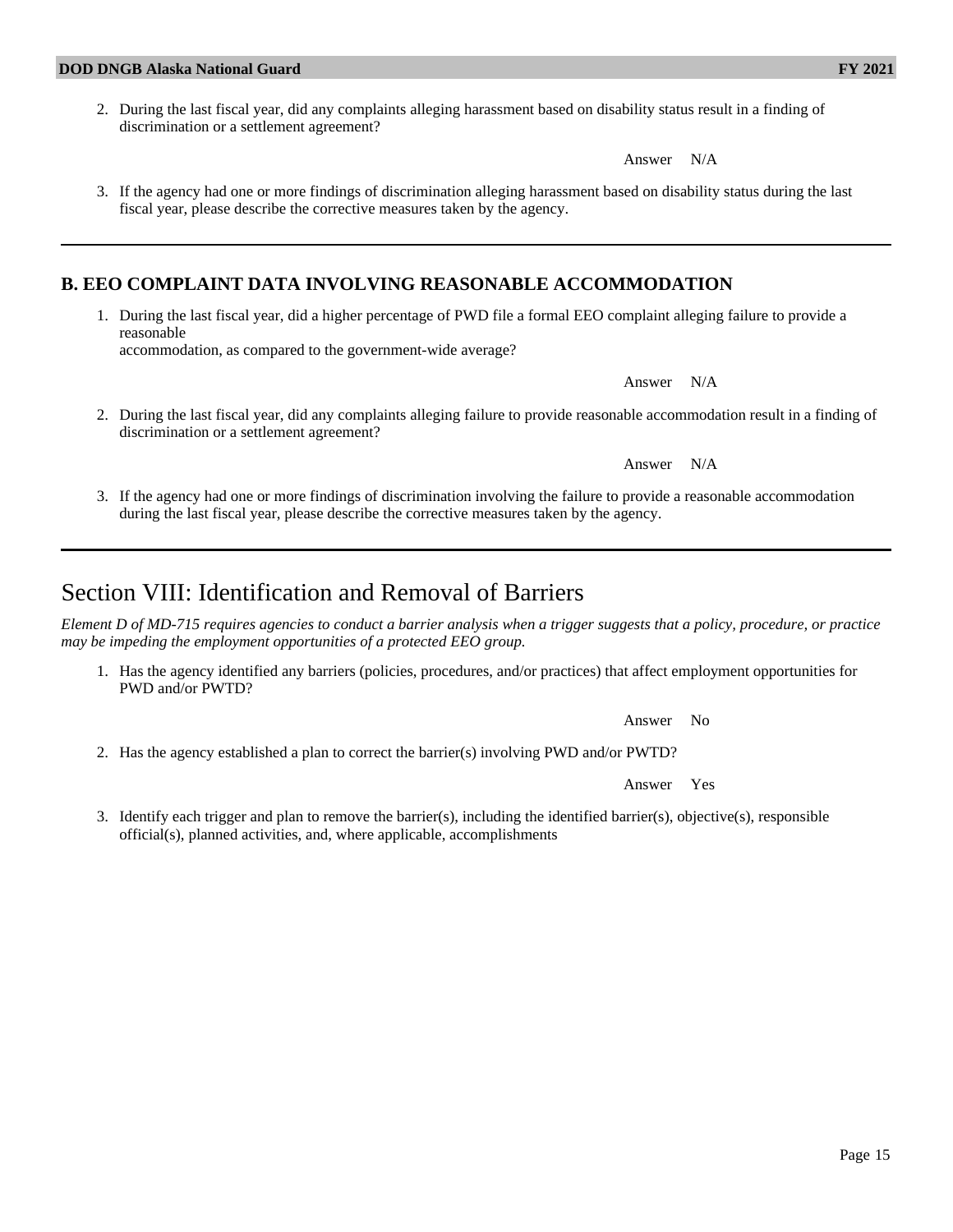| <b>Source of the Trigger:</b>                                                                                                                                                                   | Workforce Data (if so identify the table)                                                                                                                                                                                                                                                                                                                                                                                                                                                                                                                      |                                                                                                                                                                                                                                                                                                                                                                                                                                            |  |  |
|-------------------------------------------------------------------------------------------------------------------------------------------------------------------------------------------------|----------------------------------------------------------------------------------------------------------------------------------------------------------------------------------------------------------------------------------------------------------------------------------------------------------------------------------------------------------------------------------------------------------------------------------------------------------------------------------------------------------------------------------------------------------------|--------------------------------------------------------------------------------------------------------------------------------------------------------------------------------------------------------------------------------------------------------------------------------------------------------------------------------------------------------------------------------------------------------------------------------------------|--|--|
| <b>Specific Workforce Data</b><br>Table:                                                                                                                                                        | Workforce Data Table - B4                                                                                                                                                                                                                                                                                                                                                                                                                                                                                                                                      |                                                                                                                                                                                                                                                                                                                                                                                                                                            |  |  |
| <b>STATEMENT OF</b><br><b>CONDITION THAT WAS</b><br><b>A TRIGGER FOR A</b><br><b>POTENTIAL BARRIER:</b><br>Provide a brief narrative<br>describing the condition at<br>issue.                   | For the GS-1 to GS-10 cluster the current number of personnel that self disclosed a targeted<br>disability was 0 in fiscal year 2021. Thus, the goal of 2% was not met. The total number of Title 5<br>personnel in the GS-1 to GS-10 cluster was 23, which represents 22% of the permanent Title 5<br>workforce. It is also important to note that there were no GS-1 to GS-6 employees in the permanent<br>workforce in fiscal year 2021. With the small number of employees in this cluster it is difficult to<br>determine if a barrier exists for PWTD's. |                                                                                                                                                                                                                                                                                                                                                                                                                                            |  |  |
| How was the condition<br>recognized as a potential<br>barrier?                                                                                                                                  |                                                                                                                                                                                                                                                                                                                                                                                                                                                                                                                                                                |                                                                                                                                                                                                                                                                                                                                                                                                                                            |  |  |
| <b>STATEMENT OF</b>                                                                                                                                                                             | <b>Barrier Group</b>                                                                                                                                                                                                                                                                                                                                                                                                                                                                                                                                           |                                                                                                                                                                                                                                                                                                                                                                                                                                            |  |  |
| <b>BARRIER GROUPS:</b>                                                                                                                                                                          | People with Targeted Disabilities                                                                                                                                                                                                                                                                                                                                                                                                                                                                                                                              |                                                                                                                                                                                                                                                                                                                                                                                                                                            |  |  |
| <b>Barrier Analysis Process</b><br>Completed?:                                                                                                                                                  | Y                                                                                                                                                                                                                                                                                                                                                                                                                                                                                                                                                              |                                                                                                                                                                                                                                                                                                                                                                                                                                            |  |  |
| <b>Barrier(s)</b> Identified?:                                                                                                                                                                  | $\mathbf N$                                                                                                                                                                                                                                                                                                                                                                                                                                                                                                                                                    |                                                                                                                                                                                                                                                                                                                                                                                                                                            |  |  |
| <b>STATEMENT OF</b>                                                                                                                                                                             | <b>Barrier Name</b>                                                                                                                                                                                                                                                                                                                                                                                                                                                                                                                                            | <b>Description of Policy, Procedure, or Practice</b>                                                                                                                                                                                                                                                                                                                                                                                       |  |  |
| <b>IDENTIFIED BARRIER:</b><br>Provide a succinct statement<br>of the agency policy,<br>procedure<br>or practice that has been<br>determined to be the barrier<br>of the<br>undesired condition. | PWTD benchmark of 2%<br>was not attained in the<br>cluster GS-1 to GS-10 in<br>fiscal year 2021.                                                                                                                                                                                                                                                                                                                                                                                                                                                               | A specific policy, procedure, or practice has not been determined to<br>be the cause of the barrier. It is important to note that there are only<br>23 employees in the GS-1 to GS-10 cluster (no employees were<br>employed at the GS-1 to GS-6 levels), which represents 22% of the<br>permanent Title 5 workforce. Therefore, due to the small number of<br>employees at this cluster it is difficult to determine if a barrier exists. |  |  |
|                                                                                                                                                                                                 |                                                                                                                                                                                                                                                                                                                                                                                                                                                                                                                                                                | Objective(s) and Dates for EEO Plan                                                                                                                                                                                                                                                                                                                                                                                                        |  |  |

| $\sigma$ <sub>r</sub> $\sigma$ <sub>r</sub> $\sigma$ <sub>r</sub> $\sigma$ <sub>r</sub> $\sigma$ <sub>r</sub> $\sigma$ <sub>r</sub> $\sigma$ <sub>r</sub> $\sigma$ <sub>r</sub> $\sigma$ <sup>r</sup> $\sigma$ <sup>r</sup> $\sigma$ |                                |                                            |                         |                   |                                                                                                                                                                                                                                                                                                                                                                                        |                                    |
|--------------------------------------------------------------------------------------------------------------------------------------------------------------------------------------------------------------------------------------|--------------------------------|--------------------------------------------|-------------------------|-------------------|----------------------------------------------------------------------------------------------------------------------------------------------------------------------------------------------------------------------------------------------------------------------------------------------------------------------------------------------------------------------------------------|------------------------------------|
| Date<br><b>Initiated</b>                                                                                                                                                                                                             | <b>Target Date</b>             | <b>Sufficient</b><br>Funding/<br>Staffing? | Date<br><b>Modified</b> | Date<br>Completed |                                                                                                                                                                                                                                                                                                                                                                                        | <b>Objective Description</b>       |
| 09/30/2018                                                                                                                                                                                                                           | 09/30/2019                     | <b>Yes</b>                                 | 09/30/2023              |                   | To continue monitoring and providing education on<br>the importance of completing the SF 256 or inputting<br>the data into Mybiz. As more Title 5 employees<br>become knowledgeable about the importance and<br>benefits available and with the addition of the<br>Schedule A hiring authority it is anticipated that the<br>number of PWTD's employed by the agency will<br>increase. |                                    |
| <b>Responsible Official(s)</b>                                                                                                                                                                                                       |                                |                                            |                         |                   |                                                                                                                                                                                                                                                                                                                                                                                        |                                    |
|                                                                                                                                                                                                                                      | <b>Title</b>                   |                                            |                         | <b>Name</b>       |                                                                                                                                                                                                                                                                                                                                                                                        | <b>Standards Address The Plan?</b> |
|                                                                                                                                                                                                                                      | State Equal Employment Manager |                                            | Janie Ramos             |                   |                                                                                                                                                                                                                                                                                                                                                                                        | Yes                                |